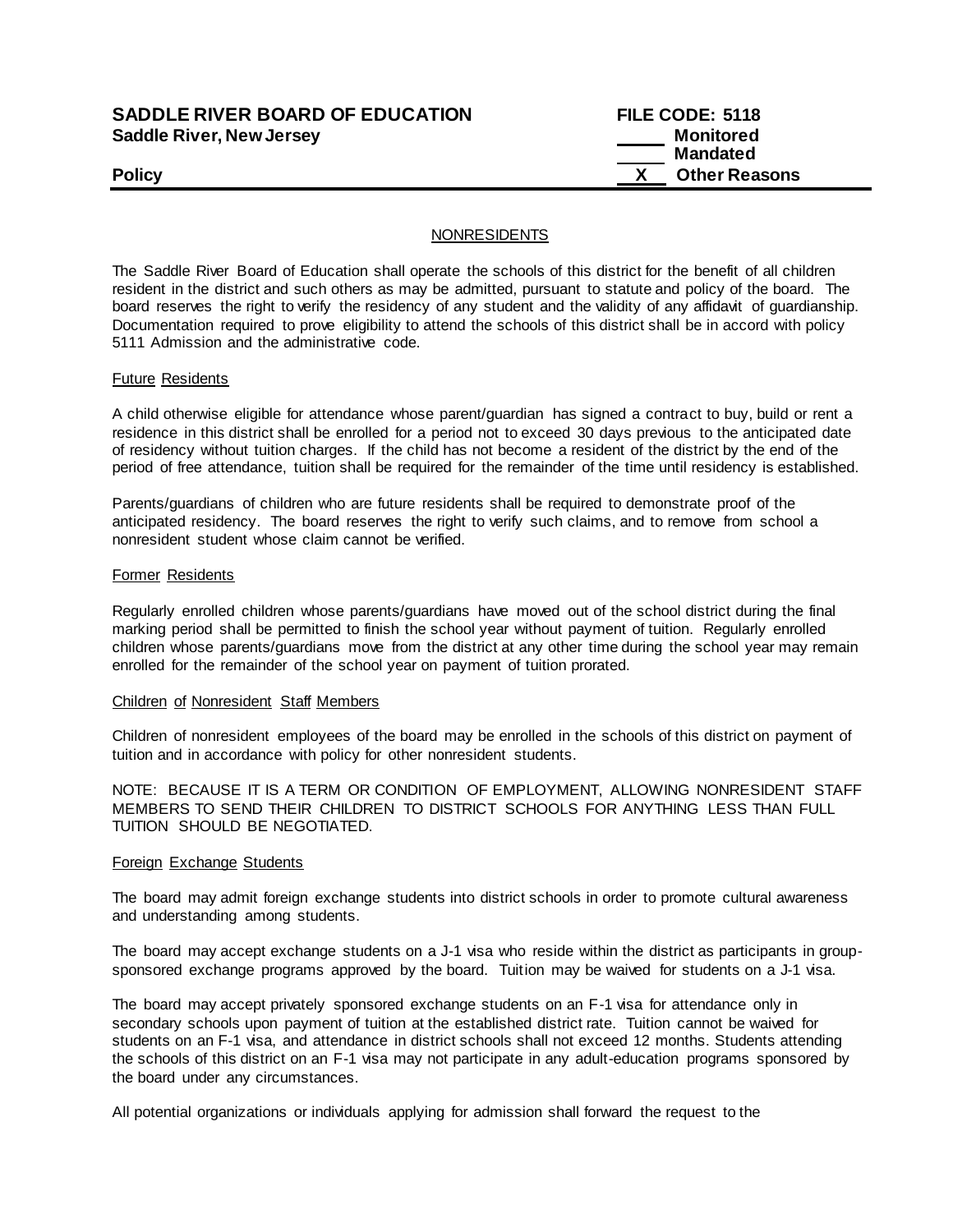# NONRESIDENTS (continued)

superintendent by July 1 proceeding the school year of attendance. Foreign exchange students shall comply with all immunization requirements for students of this district. The superintendent shall be responsible for determining the visa status and eligibility of foreign exchange students applying for admission.

### Homeless Students

The district will determine the educational placement of homeless students in each child's best interest and respond to appeals concerning them made by parents/guardians or other parties in accordance with New Jersey statutes and administrative code, as well as pertinent federal law. The district will designate a "homeless student liaison" to help the homeless student enroll in school, make sure that the homeless student is enrolled and attending school, and see that the district meets federal and state requirements for educating homeless students.

### Other Nonresident Students

Other nonresident students may be admitted to this district on payment of tuition and availability of space.

The superintendent shall develop procedures for the enrollment of nonresident children that allow admission of such children only on the proper application of parent/guardian; verify claims of residency and submission of affidavits of guardianship; deny admission where the educational program maintained for the children of this district is inadequate to meet the needs of the applicant; do not exclude any child, otherwise eligible, on the basis of such child's race, color, creed, national origin, affectional or sexual orientation, atypical hereditary cellular or blood trait of any individual or ancestry; and make continued enrollment of any nonresident student contingent upon maintaining good standards of citizenship and discipline.

When a child must either relocate to or from this district because his/her parent/guardian is a member of the New Jersey National Guard or a member of the reserve component of the armed forces of the United States and has been ordered into active service, the child shall be eligible to attend the schools of this district without paying tuition. The district shall not be responsible for transporting the child.

The superintendent or his/her designee shall recommend to the board for its approval the admission of qualified applicants.

The board shall not be responsible for the transportation to or from school of any nonresident students, except as may be required by state or federal law.

The board shall annually determine tuition rates for nonresident students.

| Adopted:             | March 2007    |
|----------------------|---------------|
| NJSBA Review/Update: | June 2014     |
| Readopted:           | December 2014 |

Key Words

Nonresidents, Tuition Student, Affidavit Student, Homeless Student

| <u> Legal References</u> : | N.J.S.A. 18A:7F-45                  | <b>Definitions</b>                         |
|----------------------------|-------------------------------------|--------------------------------------------|
|                            | N.J.S.A. 18A:11-1                   | General mandatory powers and duties        |
|                            | N.J.S.A. 18A:36B-14 et seq.         | Interdistrict Public School Choice Program |
|                            |                                     | Act of 1999                                |
|                            | N.J.S.A. 18A:38-1 et seq.           | Attendance at school free of charge        |
|                            | See particularly:                   |                                            |
|                            | N.J.S.A. 18A:38-2, 38-3, 38-8, 38-9 |                                            |
|                            | N.J.S.A. 18A:46-20                  | Receiving students from outside district;  |
|                            |                                     | establishment of facilities                |